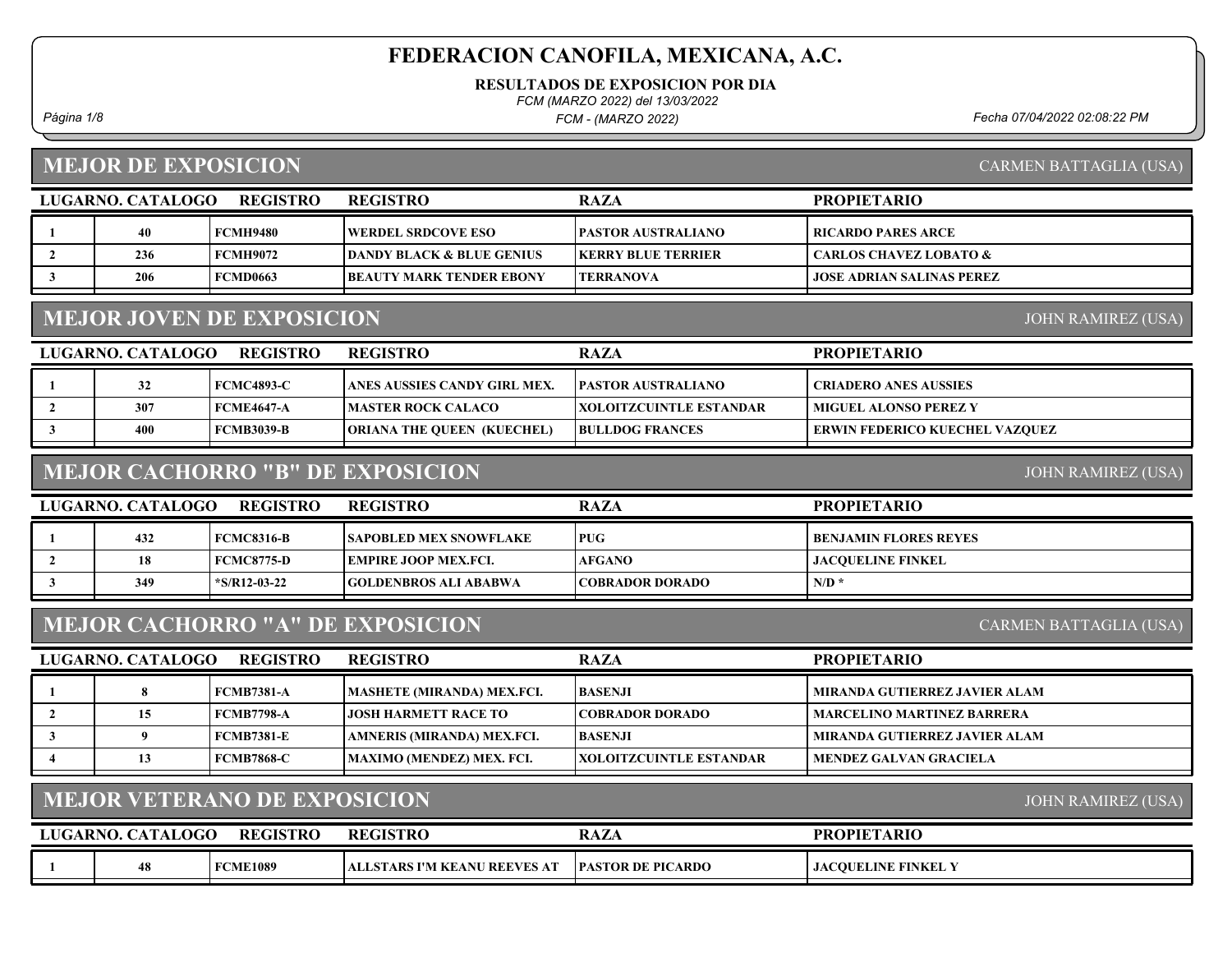RESULTADOS DE EXPOSICION POR DIA

FCM (MARZO 2022) del 13/03/2022

FCM - (MARZO 2022)

Página 2/8 Fecha 07/04/2022 02:08:22 PM

### MEJOR DE GRUPO 1

WARNER CESPEDES (CR)

WARNER CESPEDES (CR)

| LUGARNO. CATALOGO<br><b>REGISTRO</b> |    |            | <b>REGISTRO</b>                   | <b>RAZA</b>                     | <b>PROPIETARIO</b>               |
|--------------------------------------|----|------------|-----------------------------------|---------------------------------|----------------------------------|
|                                      |    | FCMH9480   | <b>WERDEL SRDCOVE ESO</b>         | <b>PASTOR AUSTRALIANO</b>       | <b>  RICARDO PARES ARCE</b>      |
|                                      | 49 | FCMB1691   | PIC D'ARLEE PANACHE               | <b>PASTOR DE PICARDO</b>        | <b>JACOUELINE FINKEL</b>         |
|                                      | 24 | FCMH9810-A | <b>JAGER (GUERRERO) MEX. FCI.</b> | <b>PASTOR ALEMAN PELO CORTO</b> | MANUEL GONZALEZ ALEJO            |
|                                      | 19 | FCMF1156-B | <b>DUKE (HILL/BERKAU/SANTOS)</b>  | <b>BORDER COLLIE</b>            | <b>SANTOS LOZANO JUAN CARLOS</b> |
|                                      |    |            |                                   |                                 |                                  |

## MEJOR JOVEN DE GRUPO 1

LUGARNO. CATALOGO REGISTRO REGISTRO RAZA PROPIETARIO 1 32 FCMC4893-C ANES AUSSIES CANDY GIRL MEX. PASTOR AUSTRALIANO CRIADERO ANES AUSSIES 2 | 23 FCMB0720-D | TOKIO EMMA (ALMANZA/CRUZ) | GANADERO AUSTRALIANO | MIGUEL ANGEL PEREZ MARIN 3 | 44 | FCMC8765 | URBISE DE LA CHENESTRE | PASTOR BELGA GROENENDAEL | ULISES SERRANO JIMENEZ 4 56 FCMC7581-A JOWDY GOLDEN THUNDER WELSH CORGI PEMBROKE MARLENE ALLEGRE HERNANDEZ

## MEJOR CACHORRO DE GRUPO 1

WARNER CESPEDES (CR)

| LUGARNO. CATALOGO | <b>REGISTRO</b>   | <b>REGISTRO</b>           | <b>RAZA</b>                  | <b>PROPIETARIO</b>             |
|-------------------|-------------------|---------------------------|------------------------------|--------------------------------|
| $\sim$            | <b>FCMB4030-D</b> | LANES AUSSIES JUST BELIVE | <b>IPASTOR AUSTRALIANO</b>   | <b>CRIADERO ANES AUSSIES Y</b> |
| 20                | FCMD3398-F        | ALIKA (VAZOUEZ) MEX. FCI. | <b>COLLIE BARBUDO</b>        | ANEL VAZQUEZ FRANCHINI         |
|                   | <b>CPRPI4624</b>  | ALENCLAUD FLORENCIO_      | <b>TWELSH CORGI PEMBROKE</b> | <b>JOSE AMBROSIO CORO MENA</b> |

## MEJOR VETERANO DE GRUPO 1

| LUGARNO. | <b>CATALOGO</b> | <b>REGISTRO</b> | <b>REGISTRO</b>                        | <b>RAZA</b>              | <b>PROPIETARIO</b>              |
|----------|-----------------|-----------------|----------------------------------------|--------------------------|---------------------------------|
|          | 48              | <b>FCME1089</b> | <b>EANU REEVES AT</b><br>TARS I'M KE " | <b>PASTOR DE PICARDO</b> | <b>COUELINE FINKEL Y</b><br>JAC |

#### MEJOR DE GRUPO 2

JOHN RAMIREZ (USA)

WARNER CESPEDES (CR)

| <b>REGISTRO</b><br>LUGARNO. CATALOGO |     |                 | <b>REGISTRO</b>                 | <b>RAZA</b>                    | <b>PROPIETARIO</b>                  |
|--------------------------------------|-----|-----------------|---------------------------------|--------------------------------|-------------------------------------|
|                                      | 206 | <b>FCMD0663</b> | <b>BEAUTY MARK TENDER EBONY</b> | <b>TERRANOVA</b>               | <b>JOSE ADRIAN SALINAS PEREZ</b>    |
|                                      |     | <b>FCMH5108</b> | ANGYALOSI BERNI EMIR            | <b>BERNES DE LA MONTAÑA</b>    | <b>I RODRIGO JIMENEZ SANCHEZ</b>    |
|                                      | 193 | FCMC7174        | <b>IESCOBAR'S BELLA</b>         | <b>SCHNAUZER GIGANTE NEGRO</b> | <b>ENER ENRIQUE ESCOBAR AGUIRRE</b> |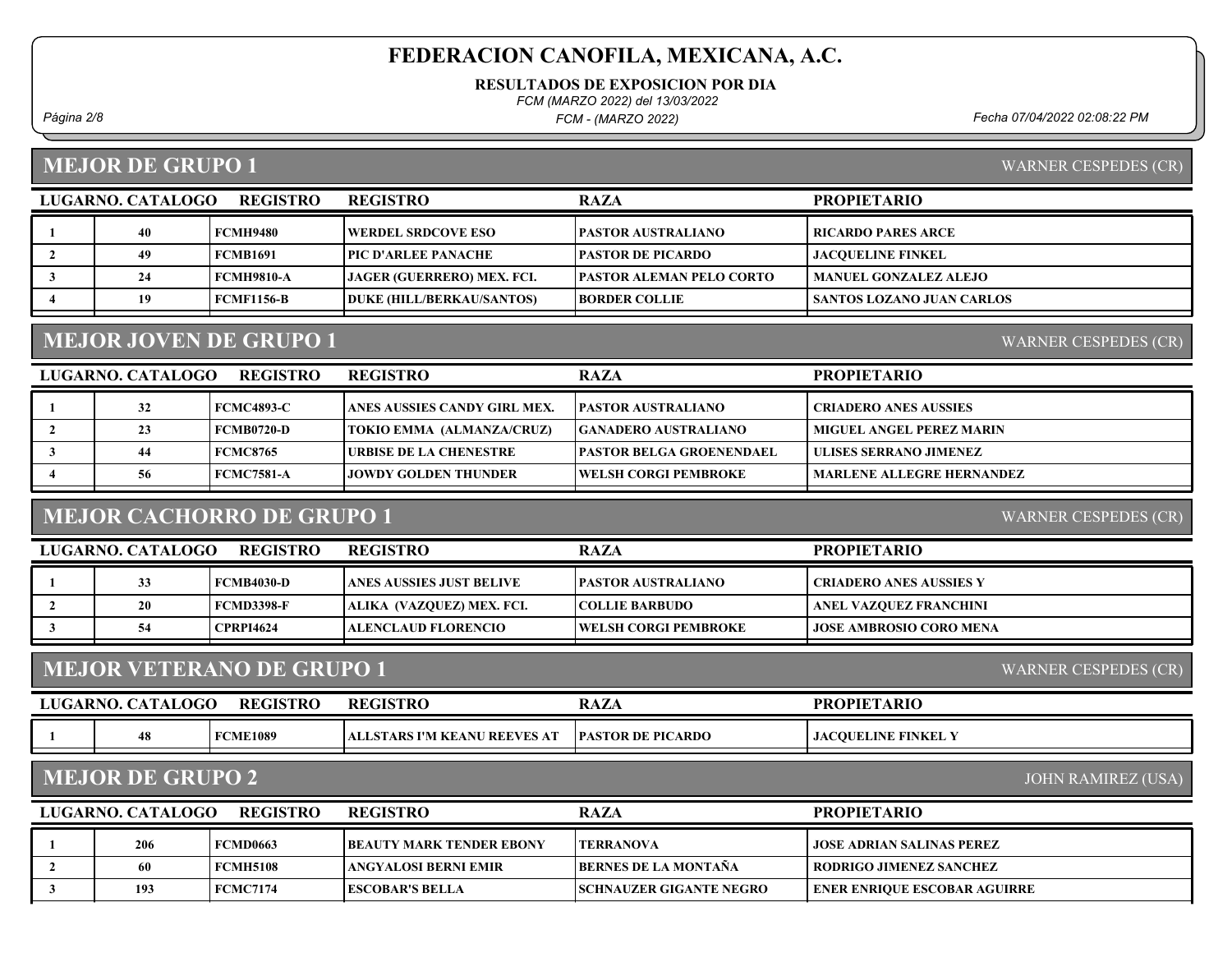RESULTADOS DE EXPOSICION POR DIA

FCM (MARZO 2022) del 13/03/2022

FCM - (MARZO 2022)

Página 3/8 Fecha 07/04/2022 02:08:23 PM

MEJOR DE GRUPO 2

JOHN RAMIREZ (USA)

|                                                         | LUGARNO. CATALOGO       | <b>REGISTRO</b>                  | <b>REGISTRO</b>                      | <b>RAZA</b>                    | <b>PROPIETARIO</b>                     |  |
|---------------------------------------------------------|-------------------------|----------------------------------|--------------------------------------|--------------------------------|----------------------------------------|--|
| $\overline{4}$                                          | 114                     | <b>FCME6722</b>                  | <b>FAST AND FURIOUS PISKO</b>        | <b>BULLDOG INGLES</b>          | <b>JONATHAN DAVID FLORES SIGUAS</b>    |  |
| <b>MEJOR JOVEN DE GRUPO 2</b><br>CARMEN BATTAGLIA (USA) |                         |                                  |                                      |                                |                                        |  |
|                                                         | LUGARNO. CATALOGO       | <b>REGISTRO</b>                  | <b>REGISTRO</b>                      | <b>RAZA</b>                    | <b>PROPIETARIO</b>                     |  |
| -1                                                      | 193                     | <b>FCMC7174</b>                  | <b>ESCOBAR'S BELLA</b>               | <b>SCHNAUZER GIGANTE NEGRO</b> | <b>ENER ENRIQUE ESCOBAR AGUIRRE</b>    |  |
| $\overline{2}$                                          | 186                     | <b>FCMB1766-F</b>                | <b>LUNATICA VON DER GOPA'S</b>       | <b>ROTTWEILER</b>              | <b>ENRIQUE GONZALEZ DE LA PARRA</b>    |  |
| 3                                                       | 71                      | <b>FCMB3281-A</b>                | FRIDA (SUAREZ) MEX. FCI.             | <b>BOXER</b>                   | <b>ERNESTO SUAREZ ESQUIVIAS</b>        |  |
| 4                                                       | 116                     | <b>FCMC6911-A</b>                | <b>DART IN THE RING (MALTCEVA)</b>   | <b>BULLMASTIFF</b>             | <b>MALTCEVA EKATERINA</b>              |  |
|                                                         |                         | <b>MEJOR CACHORRO DE GRUPO 2</b> |                                      |                                | <b>JOHN RAMIREZ (USA)</b>              |  |
|                                                         | LUGARNO. CATALOGO       | <b>REGISTRO</b>                  | <b>REGISTRO</b>                      | <b>RAZA</b>                    | <b>PROPIETARIO</b>                     |  |
|                                                         | 70                      | <b>FCMB4517-C</b>                | <b>BELLA ISABELLA (RAMOS)</b>        | <b>BOXER</b>                   | <b>REYNALDO JESUS RAMOS GONZALEZ</b>   |  |
| $\overline{2}$                                          | 149                     | <b>FCMD3429-B</b>                | ALUA HERNANDEZ MARTE                 | <b>FILA BRASILEÑO</b>          | <b>CRIADERO ALUA HERNANDEZ</b>         |  |
| 3                                                       | 179                     | <b>FCMC8144-A</b>                | PARDO (MOTE) MEX.FCI.                | <b>ROTTWEILER</b>              | SILVIA ALEJANDRA MOTE MANZANERO        |  |
| 4                                                       | 197                     | <b>FCMB8879</b>                  | <b>JACEE'S BRAVERY IN THE</b>        | SCHNAUZER MINIATURA NEGRO      | <b>JAVIER ARVIZU GARCIA</b>            |  |
|                                                         | <b>MEJOR DE GRUPO 3</b> |                                  |                                      |                                | CARMEN BATTAGLIA (USA)                 |  |
|                                                         | LUGARNO. CATALOGO       | <b>REGISTRO</b>                  | <b>REGISTRO</b>                      | <b>RAZA</b>                    | <b>PROPIETARIO</b>                     |  |
|                                                         | 236                     | <b>FCMH9072</b>                  | <b>DANDY BLACK &amp; BLUE GENIUS</b> | <b>KERRY BLUE TERRIER</b>      | <b>CARLOS CHAVEZ LOBATO &amp;</b>      |  |
| $\overline{2}$                                          | 223                     | <b>FCMC2169-A</b>                | SIMON (LOMELI) MEX.FCI.              | <b>CAIRN TERRIER</b>           | <b>JOSE MARIANO LOMELI VELAZQUEZ</b>   |  |
| $\mathbf{3}$                                            | 249                     | <b>FCMG4588-B</b>                | PERFUME DE GARDENIA                  | <b>TERRIER ESCOCES</b>         | <b>FRANCISCO XAVIER VARGAS PEREZ Y</b> |  |
| $\boldsymbol{4}$                                        | 250                     | <b>FCMD3150-A</b>                | MEGAN (DEL REY) MEX. FCI.            | <b>WELSH TERRIER</b>           | ANNIA FABIOLA DEL REY PASQUALLI        |  |
|                                                         |                         | <b>MEJOR JOVEN DE GRUPO 3</b>    |                                      |                                | <b>CARMEN BATTAGLIA (USA)</b>          |  |
|                                                         | LUGARNO. CATALOGO       | <b>REGISTRO</b>                  | <b>REGISTRO</b>                      | <b>RAZA</b>                    | <b>PROPIETARIO</b>                     |  |
|                                                         | 224                     | <b>FCME1322-A</b>                | <b>MILAR PACO MEX. FCI.</b>          | FOX TERRIER DE PELO LISO       | <b>CRIADERO MILAR</b>                  |  |
| $\overline{2}$                                          | 465                     | <b>FCMC5528-D</b>                | ZIGGY KIARA (RAMIREZ) MEX.FCI.       | <b>BULL TERRIER</b>            | <b>MIRIAM ANDREA CHARDOME CHAVEZ</b>   |  |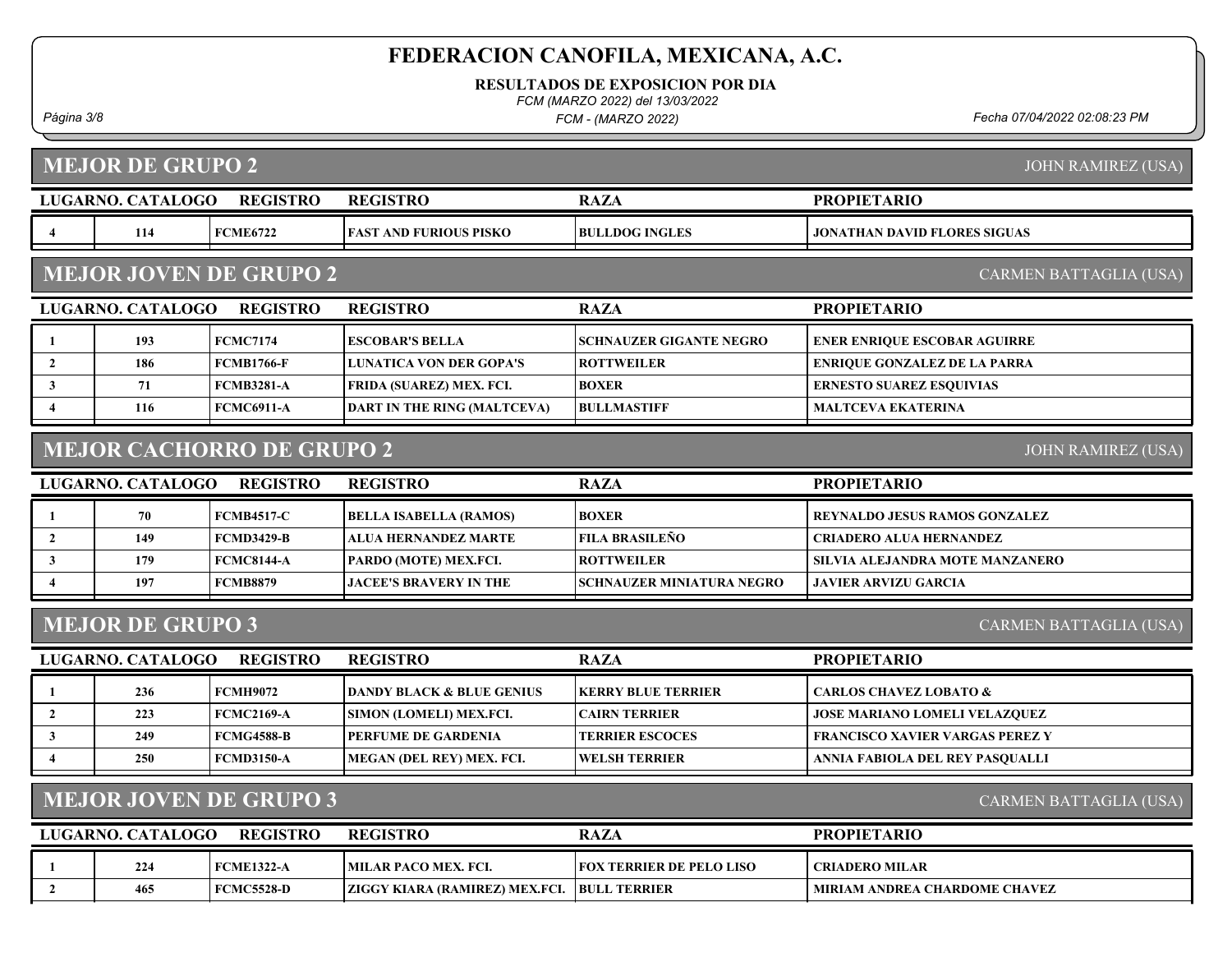RESULTADOS DE EXPOSICION POR DIA

FCM (MARZO 2022) del 13/03/2022

FCM - (MARZO 2022)

Página 4/8 Fecha 07/04/2022 02:08:23 PM

# MEJOR JOVEN DE GRUPO 3

CARMEN BATTAGLIA (USA)

|                        | LUGARNO. CATALOGO                                          | <b>REGISTRO</b>               | <b>REGISTRO</b>                                        | <b>RAZA</b>                         | <b>PROPIETARIO</b>                   |  |  |
|------------------------|------------------------------------------------------------|-------------------------------|--------------------------------------------------------|-------------------------------------|--------------------------------------|--|--|
| 3                      | 258                                                        | <b>FCMB7826</b>               | VAN HALLEN STRIBRNE PRANI                              | <b>YORKSHIRE TERRIER</b>            | JULIO CESAR GONZALEZ MORA            |  |  |
| $\overline{4}$         | 227                                                        | <b>FCMC7184-H</b>             | BELFAST (QUINTANA) MEX.FCI.                            | <b>FOX TERRIER PELO DE ALAMBRE</b>  | <b>NORA QUINTANA TOLEDO</b>          |  |  |
|                        | <b>MEJOR CACHORRO DE GRUPO 3</b><br>CARMEN BATTAGLIA (USA) |                               |                                                        |                                     |                                      |  |  |
|                        | LUGARNO. CATALOGO                                          | <b>REGISTRO</b>               | <b>REGISTRO</b>                                        | <b>RAZA</b>                         | <b>PROPIETARIO</b>                   |  |  |
|                        | 246                                                        | <b>FCMB5889-B</b>             | <b>LAGUERTHA DE REZVEL (REZA)</b>                      | <b>STAFFORDSHIRE TERRIER</b>        | <b>RAUL REZA ALBARRAN</b>            |  |  |
| $\overline{2}$         | 220                                                        | <b>FCMB5591-D</b>             | TATANKA (ROMERO) MEX.FCI.                              | <b>BULL TERRIER</b>                 | <b>JAVIER ROMERO OSACAR</b>          |  |  |
| 3                      | 255                                                        | <b>FCMB5804-C</b>             | <b>MC'ROC LYNNA 4 U MEX.FCI.</b>                       | WEST HIGHLAND WHITE TERRIER         | ROBERTO FEDERICO ALVAREZ MARQUEZ     |  |  |
| $\boldsymbol{\Lambda}$ | 230                                                        | <b>FCMB3253-A</b>             | NAPOLEÓN (ESTRADA) MEX. FCI.                           | <b>JACK RUSSELL TERRIER</b>         | LIDIA SARAI ESTRADA MARTINEZ         |  |  |
|                        | <b>MEJOR DE GRUPO 4</b>                                    |                               |                                                        |                                     | <b>CARMEN BATTAGLIA (USA)</b>        |  |  |
|                        | LUGARNO. CATALOGO                                          | <b>REGISTRO</b>               | <b>REGISTRO</b>                                        | <b>RAZA</b>                         | <b>PROPIETARIO</b>                   |  |  |
|                        | 262                                                        | <b>CPRH8266</b>               | RAMIRO KIA-KAHA ()LEZAMA) MEX DACHSHUND MINIATURA PELO |                                     | <b>GABRIEL LEZAMA BELTRAN</b>        |  |  |
| $\overline{2}$         | 261                                                        | <b>FCMC8698</b>               | ALEGNA-NEVAREZ JUST IN CASE                            | <b>DACHSHUND MINIATURA PELO</b>     | <b>FLOR TERESA NEVAREZ MENDOZA Y</b> |  |  |
|                        | <b>MEJOR DE GRUPO 5</b>                                    |                               |                                                        |                                     | WILLIAM RODRIGUEZ (CR)               |  |  |
|                        | LUGARNO. CATALOGO                                          | <b>REGISTRO</b>               | <b>REGISTRO</b>                                        | <b>RAZA</b>                         | <b>PROPIETARIO</b>                   |  |  |
| $\mathbf{1}$           | 316                                                        | <b>FCMC6355-A</b>             | MC'ROC PUSXINÙ MEX.FCI.                                | XOLOITZCUINTLE MINIATURA            | <b>CRIADERO MC'ROC</b>               |  |  |
| $\overline{2}$         | 303                                                        | <b>FCMF1687-A</b>             | THE RULEBREAKER (COLLAZO)                              | <b>SPITZ ALEMAN LOBO (KEESHOND)</b> | <b>OSCAR ROMEL RAYA RIVERA</b>       |  |  |
| 3                      | 307                                                        | <b>FCME4647-A</b>             | <b>MASTER ROCK CALACO</b>                              | <b>XOLOITZCUINTLE ESTANDAR</b>      | <b>MIGUEL ALONSO PEREZ Y</b>         |  |  |
| $\overline{\bf{4}}$    | 288                                                        | <b>FCMB9157</b>               | TRINACRIA'S YOUR MAJESTY                               | <b>HUSKY SIBERIANO</b>              | <b>DOMINIQUE FIRETTO Y</b>           |  |  |
|                        |                                                            | <b>MEJOR JOVEN DE GRUPO 5</b> |                                                        |                                     | WILLIAM RODRIGUEZ (CR)               |  |  |
|                        | LUGARNO. CATALOGO                                          | <b>REGISTRO</b>               | <b>REGISTRO</b>                                        | <b>RAZA</b>                         | <b>PROPIETARIO</b>                   |  |  |
| $\mathbf{1}$           | 307                                                        | <b>FCME4647-A</b>             | <b>MASTER ROCK CALACO</b>                              | XOLOITZCUINTLE ESTANDAR             | <b>MIGUEL ALONSO PEREZ Y</b>         |  |  |
| $\overline{2}$         | 306                                                        | <b>FCMC8640</b>               | <b>DAR CHINGIZA CRISTAL SPLASH</b>                     | <b>SHIBA</b>                        | <b>ISAAC ANTONIO LOPEZ MORALES</b>   |  |  |
| $\mathbf{3}$           | 312                                                        | <b>FCMB3773-A</b>             | K'INICH (VALDERRAMA) MEX.FCI.                          | XOLOITZCUINTLE INTERMEDIO           | JONATHAN VALDERRAMA ZAMORA           |  |  |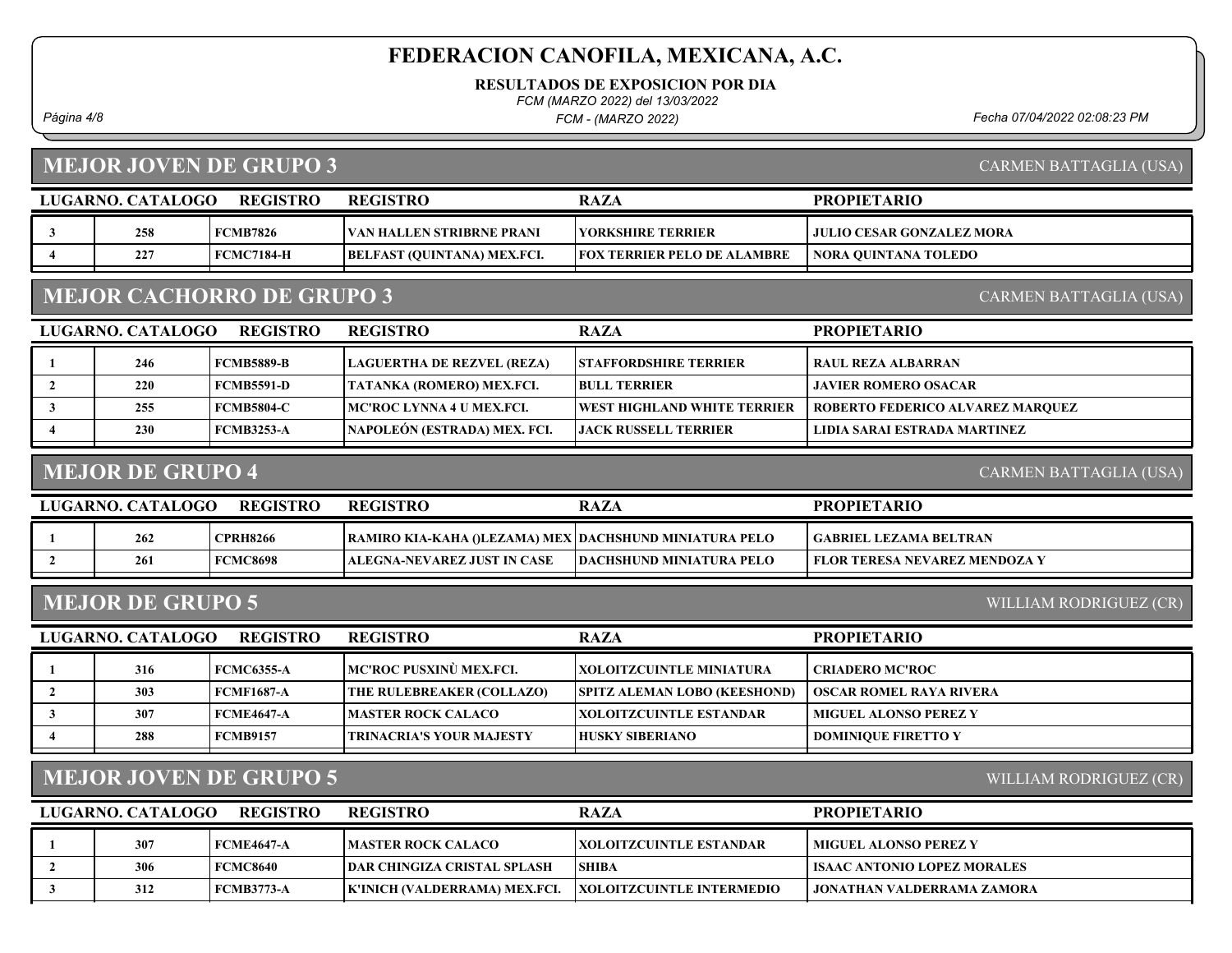RESULTADOS DE EXPOSICION POR DIA

FCM (MARZO 2022) del 13/03/2022

FCM - (MARZO 2022)

Página 5/8 Fecha 07/04/2022 02:08:23 PM

|                  |                          | <b>MEJOR JOVEN DE GRUPO 5</b>    |                                         |                              | WILLIAM RODRIGUEZ (CR)               |
|------------------|--------------------------|----------------------------------|-----------------------------------------|------------------------------|--------------------------------------|
|                  | LUGARNO. CATALOGO        | <b>REGISTRO</b>                  | <b>REGISTRO</b>                         | <b>RAZA</b>                  | <b>PROPIETARIO</b>                   |
| 4                | 292                      | <b>FCMB2922</b>                  | ART PRIDE BOUCHERON SHINING             | <b>SPITZ ALEMAN ENANO</b>    | <b>PAOLA DE LUCAS BERNAL</b>         |
|                  |                          | <b>MEJOR CACHORRO DE GRUPO 5</b> |                                         |                              | WILLIAM RODRIGUEZ (CR)               |
|                  | <b>LUGARNO. CATALOGO</b> | <b>REGISTRO</b>                  | <b>REGISTRO</b>                         | <b>RAZA</b>                  | <b>PROPIETARIO</b>                   |
| 1                | 289                      | <b>FCMB7007</b>                  | <b>HERCULES DEL MANALLAY</b>            | <b>MALAMUTE DE ALASKA</b>    | PORFIRIO HERNANDEZ DIAZ              |
| $\overline{2}$   | 273                      | <b>FCMB8779</b>                  | <b>REDIENT ENERGY AND FLAIR</b>         | <b>AKITA AMERICANO</b>       | <b>CARLOS MANUEL BECERRA RAMIREZ</b> |
| $\mathbf{3}$     | 293                      | <b>FCMB3508-A</b>                | <b>B&amp;T TORETO (AVILES) MEX.FCI.</b> | <b>SPITZ ALEMAN ENANO</b>    | <b>ALEJANDRO AVILES PADILLA</b>      |
| $\boldsymbol{4}$ | 302                      | <b>FCMB8922</b>                  | <b>GOLDGIN CHERON</b>                   | SPITZ ALEMAN LOBO (KEESHOND) | <b>ELENA VLASENKO</b>                |
|                  | <b>MEJOR DE GRUPO 6</b>  |                                  |                                         |                              | CARMEN BATTAGLIA (USA)               |
|                  | LUGARNO. CATALOGO        | <b>REGISTRO</b>                  | <b>REGISTRO</b>                         | <b>RAZA</b>                  | <b>PROPIETARIO</b>                   |
| -1               | 320                      | <b>FCMC0183-B</b>                | SB BOWSER (SANCHEZ) MEX.FCI.            | <b>BEAGLE</b>                | <b>SANCHEZ PALOMEQUE DIEGO</b>       |
| $\overline{2}$   | 318                      | <b>CPRPI4807</b>                 | <b>BONAS YUYU TATA&amp;MELLIE</b>       | <b>BASSET HOUND</b>          | <b>MARICELA GONZALEZ MUÑOZ</b>       |
| $\mathbf{3}$     | 325                      | <b>FCMH9738-A</b>                | SET PEPPER (LERIN) MEX. FCI.            | <b>BLOODHOUND</b>            | <b>LERIN MARTINEZ JORGE LUIS</b>     |
|                  |                          | <b>MEJOR JOVEN DE GRUPO 6</b>    |                                         |                              | <b>CARMEN BATTAGLIA (USA)</b>        |
|                  | LUGARNO. CATALOGO        | <b>REGISTRO</b>                  | <b>REGISTRO</b>                         | <b>RAZA</b>                  | <b>PROPIETARIO</b>                   |
| -1               | 321                      | <b>FCME6196-B</b>                | CGR DEBORA GALGADOT (GARCIA)            | <b>BEAGLE</b>                | <b>JESUS ALBERTO GARCIA GARCIA</b>   |
|                  |                          | <b>MEJOR CACHORRO DE GRUPO 6</b> |                                         |                              | CARMEN BATTAGLIA (USA)               |
|                  | LUGARNO. CATALOGO        | <b>REGISTRO</b>                  | <b>REGISTRO</b>                         | <b>RAZA</b>                  | <b>PROPIETARIO</b>                   |
| -1               | 323                      | <b>FCMB5237-D</b>                | KIRA (DURAN) MEX.FCI.                   | <b>BEAGLE</b>                | <b>JOSE LUIS DURAN RODRIGUEZ</b>     |
|                  | <b>MEJOR DE GRUPO 7</b>  |                                  |                                         |                              | WILLIAM RODRIGUEZ (CR)               |
|                  | LUGARNO. CATALOGO        | <b>REGISTRO</b>                  | <b>REGISTRO</b>                         | <b>RAZA</b>                  | <b>PROPIETARIO</b>                   |
|                  | 334                      | <b>CPRPJ6115</b>                 | <b>SET'R RIDGE'S IN THE GAME</b>        | <b>SETTER INGLES</b>         | <b>GREPE STOCKDALE REBECA</b>        |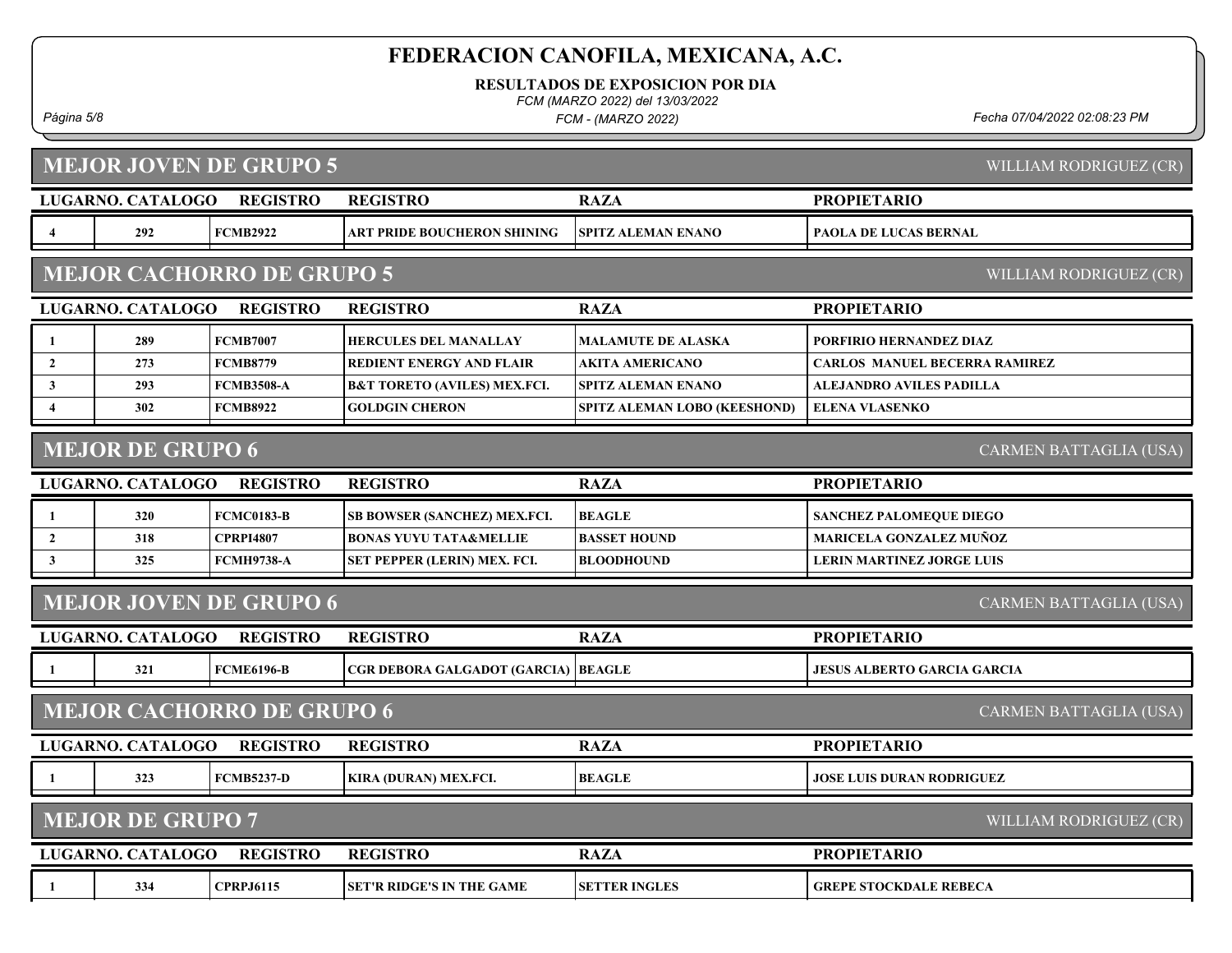RESULTADOS DE EXPOSICION POR DIA

FCM (MARZO 2022) del 13/03/2022

FCM - (MARZO 2022)

Página 6/8 Fecha 07/04/2022 02:08:23 PM

MEJOR DE GRUPO 7

WILLIAM RODRIGUEZ (CR)

|                                                         | LUGARNO. CATALOGO       | <b>REGISTRO</b>                  | <b>REGISTRO</b>                       | <b>RAZA</b>                          | <b>PROPIETARIO</b>                     |  |
|---------------------------------------------------------|-------------------------|----------------------------------|---------------------------------------|--------------------------------------|----------------------------------------|--|
| $\overline{2}$                                          | 329                     | <b>FCME3372</b>                  | <b>ANDY</b>                           | POINTER ALEMAN DE PELO CORTO         | <b>EDMUNDO FELIPE BATRES OLIVARES</b>  |  |
| $\mathbf{3}$                                            | 336                     | <b>FCMF7248-A</b>                | <b>EOIN BAILEYS (PEREZ) MEX. FCI.</b> | <b>SETTER IRLANDES ROJO Y BLANCO</b> | PEREZ VERA MARGARITA                   |  |
| <b>MEJOR JOVEN DE GRUPO 7</b><br>WILLIAM RODRIGUEZ (CR) |                         |                                  |                                       |                                      |                                        |  |
|                                                         | LUGARNO. CATALOGO       | <b>REGISTRO</b>                  | <b>REGISTRO</b>                       | <b>RAZA</b>                          | <b>PROPIETARIO</b>                     |  |
|                                                         | 330                     | <b>FCMC7395-B</b>                | ALDA (HERNANDEZ) MEX.FCI.             | POINTER ALEMAN DE PELO CORTO         | <b>EDMUNDO FELIPE BATRES OLIVARES</b>  |  |
|                                                         | <b>MEJOR DE GRUPO 8</b> |                                  |                                       |                                      | <b>CARMEN BATTAGLIA (USA)</b>          |  |
|                                                         | LUGARNO. CATALOGO       | <b>REGISTRO</b>                  | <b>REGISTRO</b>                       | <b>RAZA</b>                          | <b>PROPIETARIO</b>                     |  |
| -1                                                      | 363                     | *KCP-RD-01799/21                 | <b>CRACO E'DUBRONIC</b>               | <b>COCKER SPANIEL AMERICANO</b>      | <b>MARCO PASETA GARRIDO LECCA</b>      |  |
| $\overline{2}$                                          | 361                     | <b>FCME4085-A</b>                | SPICY RED CHILAQUIL (PETERSON)        | <b>COBRADOR DORADO</b>               | <b>NANCY PETERSON MARQUARD</b>         |  |
| 3                                                       | 340                     | <b>FCME2808-C</b>                | QUEIJEIRO BELLAGIO (SERRAT)           | <b>COBRADOR DE LABRADOR</b>          | <b>LUIS RICARDO PEREZ CORDERO</b>      |  |
| $\overline{4}$                                          | 371                     | <b>FCMH5745-A</b>                | <b>GLORIESS IN MY LIFE (MARTINEZ)</b> | <b>SPRINGER SPANIEL INGLES</b>       | <b>MARTINEZ FLORES MARTHA PATRICIA</b> |  |
| <b>MEJOR JOVEN DE GRUPO 8</b><br>CARMEN BATTAGLIA (USA) |                         |                                  |                                       |                                      |                                        |  |
|                                                         |                         |                                  |                                       |                                      |                                        |  |
|                                                         | LUGARNO. CATALOGO       | <b>REGISTRO</b>                  | <b>REGISTRO</b>                       | <b>RAZA</b>                          | <b>PROPIETARIO</b>                     |  |
| 1                                                       | 363                     | *KCP-RD-01799/21                 | <b>CRACO E'DUBRONIC</b>               | <b>COCKER SPANIEL AMERICANO</b>      | <b>MARCO PASETA GARRIDO LECCA</b>      |  |
| $\overline{2}$                                          | 341                     | *LE2570298                       | <b>TERRA DE BARROS VIKING</b>         | <b>COBRADOR DE LABRADOR</b>          | <b>MARTIN LUJANO SANCHEZ</b>           |  |
| 3                                                       | 360                     | <b>FCMB4478-A</b>                | ZILAR (ARANGUREN) MEX.FCI.            | <b>COBRADOR DORADO</b>               | <b>JAIME ARANGUREN ALVAREZ</b>         |  |
|                                                         |                         | <b>MEJOR CACHORRO DE GRUPO 8</b> |                                       |                                      | <b>CARMEN BATTAGLIA (USA)</b>          |  |
|                                                         | LUGARNO. CATALOGO       | <b>REGISTRO</b>                  | <b>REGISTRO</b>                       | <b>RAZA</b>                          | <b>PROPIETARIO</b>                     |  |
| - 1                                                     | 349                     | $*$ S/R12-03-22                  | <b>GOLDENBROS ALI ABABWA</b>          | <b>COBRADOR DORADO</b>               | $N/D$ *                                |  |
|                                                         | <b>MEJOR DE GRUPO 9</b> |                                  |                                       |                                      | <b>WARNER CESPEDES (CR)</b>            |  |
|                                                         | LUGARNO. CATALOGO       | <b>REGISTRO</b>                  | <b>REGISTRO</b>                       | <b>RAZA</b>                          | <b>PROPIETARIO</b>                     |  |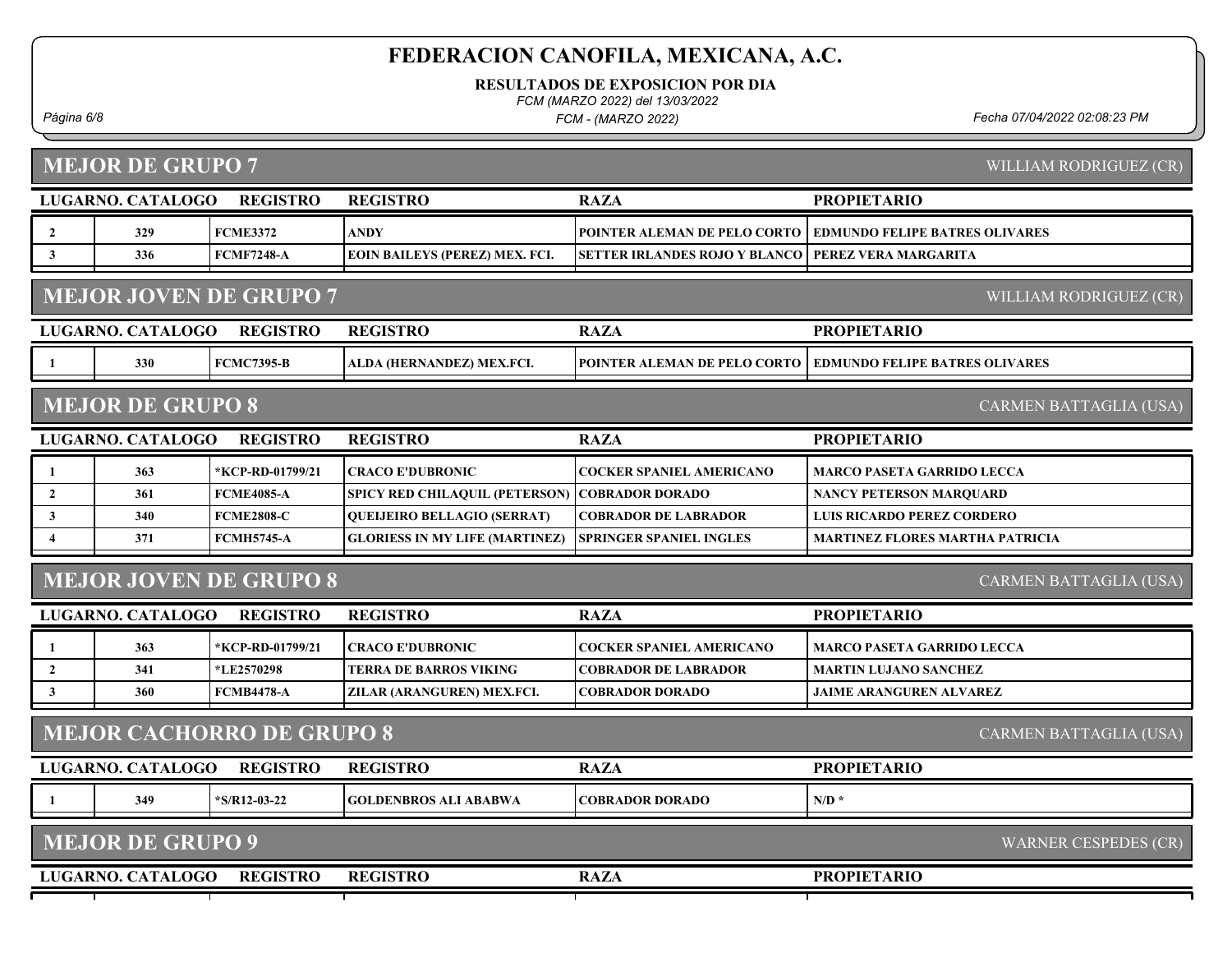RESULTADOS DE EXPOSICION POR DIA

FCM (MARZO 2022) del 13/03/2022

FCM - (MARZO 2022)

Página 7/8 Fecha 07/04/2022 02:08:23 PM

## MEJOR DE GRUPO 9

| WARNER CESPEDES (CR) |  |
|----------------------|--|
|                      |  |
|                      |  |

| <b>REGISTRO</b><br>LUGARNO, CATALOGO |     |                   | <b>REGISTRO</b>                | <b>RAZA</b>                | <b>PROPIETARIO</b>                 |
|--------------------------------------|-----|-------------------|--------------------------------|----------------------------|------------------------------------|
|                                      | 406 | <b>FCMH9049</b>   | LEVANT SOLEIL DISNEY           | <b>BULLDOG FRANCES</b>     | GONZALEZ MEDINA GUILLERMO EDUARDO_ |
|                                      | 433 | <b>FCMC8402</b>   | GIRALDITA'S DELICIOSA_         | <b>PUG</b>                 | JOSE ALBERTO VELEZ CONTRERAS       |
|                                      | 420 | FCMH9146          | <b> DELUNA FOREVER DUNKIRK</b> | <b>IPEKINES</b>            | JUAN CARLOS DE LUNA AMARILLAS      |
|                                      | 440 | <b>FCMC4743-A</b> | NASH (GOMEZ) MEX.FCI.          | <b>SPANIEL CONTINENTAL</b> | <b>ASTRID GOMEZ ROJAS</b>          |

# MEJOR JOVEN DE GRUPO 9

| LUGARNO. CATALOGO<br><b>REGISTRO</b> |     |                   | <b>REGISTRO</b>                   | <b>RAZA</b>            | <b>PROPIETARIO</b>                    |
|--------------------------------------|-----|-------------------|-----------------------------------|------------------------|---------------------------------------|
|                                      | 400 | FCMB3039-B        | <b>ORIANA THE QUEEN (KUECHEL)</b> | <b>BULLDOG FRANCES</b> | <b>ERWIN FEDERICO KUECHEL VAZQUEZ</b> |
|                                      | 437 | FCMC4118-D        | <b>LULU LAND AT FERGUEL</b>       | <b>SHIH TZU</b>        | <b>FERNANDO MARTINEZ CORTES</b>       |
|                                      | 375 | <b>FCME6533-B</b> | <b>ELEANOR GO BABY GO (LOPEZ)</b> | <b>BICHON HABANERO</b> | <b>MA. DEL CARMEN LOPEZ MORENO</b>    |
|                                      | 424 | <b>FCMC8591</b>   | <b>EL YOC ELENA</b>               | <b>POODLE GRANDE -</b> | <b>MARIA DEL CARMEN ANDRADE GOMEZ</b> |
|                                      |     |                   |                                   |                        |                                       |

# MEJOR CACHORRO DE GRUPO 9

WARNER CESPEDES (CR)

| LUGARNO. CATALOGO<br><b>REGISTRO</b> |     |                   | <b>REGISTRO</b>                | <b>RAZA</b>             | <b>PROPIETARIO</b>              |
|--------------------------------------|-----|-------------------|--------------------------------|-------------------------|---------------------------------|
|                                      | 432 | FCMC8316-B        | <b>SAPOBLED MEX SNOWFLAKE</b>  | <b>PUG</b>              | BENJAMIN FLORES REYES           |
|                                      | 379 | FCMB7602-A        | ANTON (CONSTANTINO) MEX.FCI.   | <b>BULLDOG FRANCES</b>  | <b>YAZMIN CONSTANTINO MARIN</b> |
|                                      | 426 | FCMB6621-F        | <b>LENNY SWEET MOON (VERA)</b> | <b>IPOODLE GRANDE -</b> | LUZ VICTORIA VERA CERNA         |
|                                      | 377 | *S/RTOR04-002-250 | <b>IMARMARES GOLD AMADO</b>    | <b>BOSTON TERRIER</b>   | N/D                             |

### MEJOR DE GRUPO 10

CARMEN BATTAGLIA (USA)

| LUGARNO. CATALOGO | <b>REGISTRO</b>   | <b>REGISTRO</b>                        | <b>RAZA</b>            | <b>PROPIETARIO</b>                    |
|-------------------|-------------------|----------------------------------------|------------------------|---------------------------------------|
| 461               | FCMH2366          | AGHA DJARI'S LAKHSMI                   | <b>AFGANO</b>          | I ISRAEL ORLANDO CHAVEZNAVA MENDOZA Y |
| 463               | <b>FCME9976-C</b> | ATLAS PLEIADES (MARTINEZ)              | <b>BORZOI</b>          | RICARDO MARTINEZ RUIZ                 |
| 458               | FCME8019-A        | <b>GIBSON (SANCHEZ) MEX. FCI.</b>      | <b>LOBERO IRLANDES</b> | <b>PABLO ARMANDO SANCHEZ LUGO</b>     |
| 444               | FCMC5043-B        | ANNABELL (RODRIGUEZ) MEX.FCI.  WHIPPET |                        | LAURA EDNA RODRIGUEZ MARTINEZ         |
|                   |                   |                                        |                        |                                       |

WARNER CESPEDES (CR)